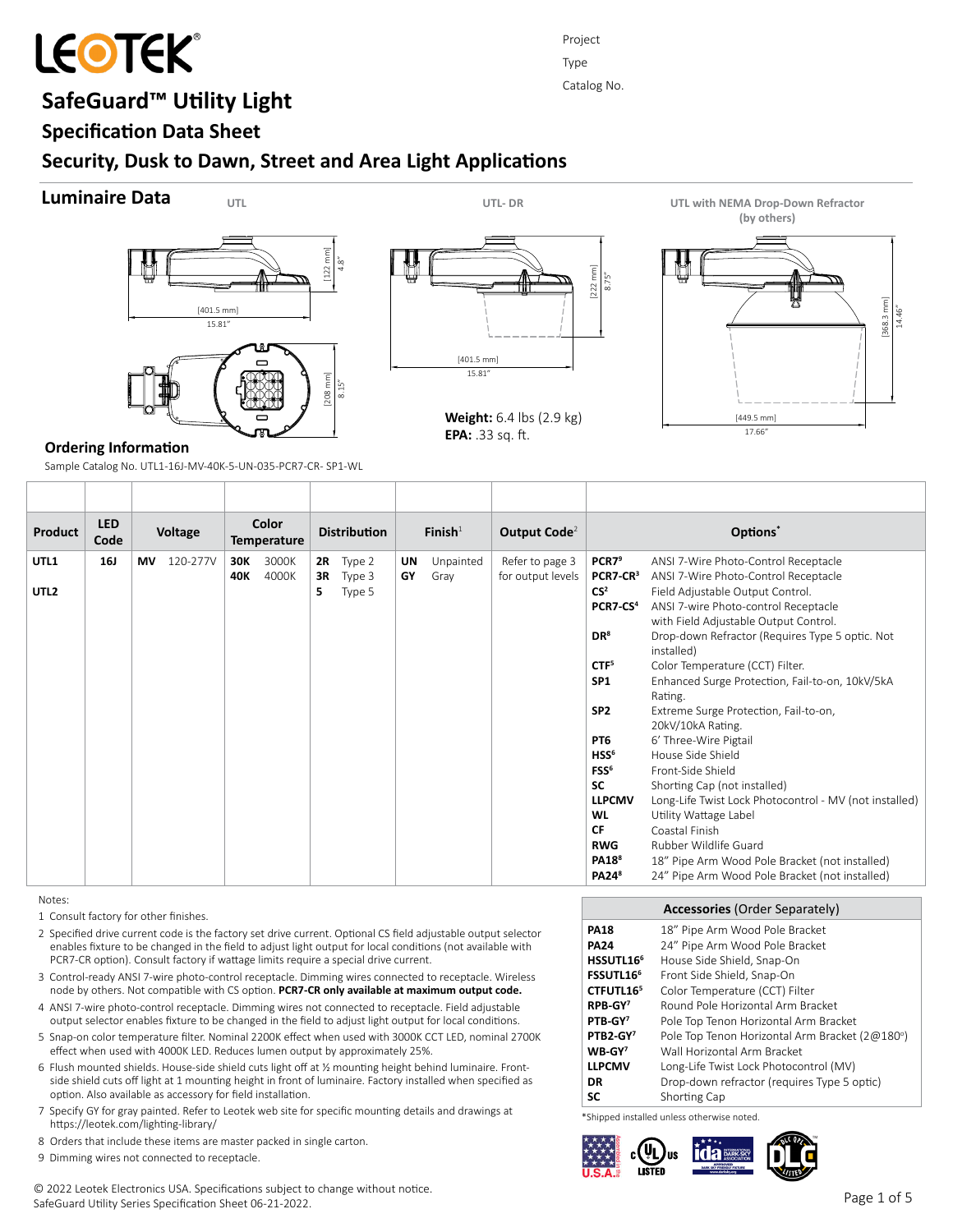

### **Luminaire Specifications**

#### **Housing**

Low copper content die cast aluminum housing with universal two-bolt slip fitter mounts to 1-1/4" to 2" (1-5/8" to 2-3/8" O.D.) diameter mast arm. One-piece aluminum housing provides passive heat-sinking of the LEDs and has upper surfaces that shed precipitation. Mounting provisions meet 3G vibration per ANSI C136.31- 2010 Normal Application, Bridge & Overpass. Mounting has leveling adjustment from ± 5° in 2.5° steps. All hardware is stainless steel. Electrical components are accessed without tools via die cast aluminum door with stainless steel quick-release latch. Provided standard with removable polycarbonate wild life guard. For additional protection, optional rubber wildlife guard (RWG) conforms to mast arm. Housing has provision for NEMA drop-down refractor (by others).

#### **Light Emitting Diodes**

LEDs produce minimun 70% of initial intensity at 60,000 hours hours of life per IES recommended lumen maintenance life projection based on 6 times the duration of the collected LM-80 data. For details on IESNA Position on LED Product Lifetime Prediction, refer to PS-10-18. LEDs have correlated color temperature of 3000K (30K), or 4000K (40K) and 70 CRI minimum. LEDs are ROHS compliant, 100% mercury and lead free.

#### **Optional Field-Adjustable Light Output (CS)**

LED lumen output can be changed in the field to adjust light output for local conditions using the output selector. Range of continuous dimming is above 10%. Adjustable range shown in performance data table. If both CS output selector and PCR7 receptacle are required, specify "PCR7-CS" (note that dimming wires will not be connected to receptacle).

### **Color Specifications**

| <b>Order Code</b> | Color      | RAL# | <b>Pantone</b><br><b>Equivalent</b> |  |
|-------------------|------------|------|-------------------------------------|--|
| UN                | Unfinished | N/A  | N/A                                 |  |
| GY                | Gray       | 7040 | 429C                                |  |

#### **Quality Control**

Every luminaire is performance tested before and after a 2-hour burn-in period. Assembled in the USA.

#### **Optical Systems**

Micro-lens optical systems produce IESNA Type 2, Type 3, or Type 5 distributions and are fully sealed to maintain an IP66 rating. Luminaire produces 0% total lumens above 90° (BUG Rating, U=0). Optional acrylic drop-down refractor (DR). Optional house side shield cuts light off at ½ mounting height behind luminaire. Front side shield cuts light off at approximately 1 mounting height in front of the luminaire (street side). All shields are field installable without tools.

#### **Electrical**

Rated life of electrical components is 100,000 hours. Uses isolated power supply that is 1-10V dimmable. Power supply is wired with quickdisconnect terminals. Power supply features a minimum power factor of .90 and <20% Total Harmonic Distortion (THD). EMC meets or exceeds FCC CFR Part 15. Terminal block accommodates 6 to 14 gauge wire. Standard surge protection 4kV complies with ANSI 1.2/

50μs Combination Wave. Optional surge protection SP1 complies with IEEE/ANSI C62.41 Category C High, 10kV/5kA and SP2 complies with ANSI C136.2-2015, 20kV/10kA.

#### **Controls**

3-Wire photocontrol receptacle is standard. ANSI C136.41 7-wire PCR7-CR photocontrol receptacle is optional. Dimming leads factory wired to the receptacle for control-ready luminaire. Receptacle has tool-less rotatable base. Wireless control module provided by others. If PCR7-CS is specified, dimming wires are not wired to photocell receptacle.

#### **Finish**

Optional painted housing receives a durable, fade resistant polyester powder coat finish with 3.0 mil nominal thickness.

#### **Listings/Ratings/Labels**

Luminaires are UL listed for use in wet locations in the United States and Canada. All electronic components inside of the luminaire are NRTL damp location rated per ANSI 136.37-2011 Ingress Protection standard. 3000K Product without DR option is International Dark Sky Association listed. Luminaire is qualified to operate at ambient temperatures of -40°C to 40°C. Design Lights Consortium™ Qualified Product. Consult DLC QPL for listings.

#### **Photometry**

Luminaires photometrics are tested by certified independent testing laboratories in accordance with IES LM-79 testing procedures.

#### **Warranty**

5-year limited warranty is standard on luminaire and components. See Leotek.com for warranty details.

#### **Vandal Resistance**

Housing and LED optic rated to IK10.

#### **Standards**

Luminaire complies with: ANSI: C136.2, C136.3, C136.6, C136.10, C136.13, C136.15, C136.22, C136.31, C136.35, C136.37, C136.41, C62.41, C78.377, C82.77 Other: FCC 47 CFR, IEC 60598, ROHS II, UL 1449, UL 1598

## **Packaging**

| Catalog<br>Number | <b>Single Package</b><br>Size                | <b>Single Package</b><br>Weight | Qty.<br><b>Per Pallet</b> | Pallet<br>Size                                   | Pallet<br>Weight |
|-------------------|----------------------------------------------|---------------------------------|---------------------------|--------------------------------------------------|------------------|
| UTL               | 17.3" (440mm) x 9.4" (240mm) x 6.1" (155mm)  | 8.1 lb (3.7 kg)                 | 130                       | 44.9" (1140mm) x 43.3" (1100mm) x 86.6" (2200mm) | 1095 lb (497 kg) |
| UTL-DR            | 26.6" (675mm) x 9.8" (250mm) x 6.9" (175mm)  | 11 lb (5.0 kg)                  | 66                        | 46.2" (1175mm) x 43.3" (1100mm) x 80.9" (2055mm) | 760 lb (345 kg)  |
| UTL-PA18          | 27.5" (700mm) x 9.8" (250mm) x 10.4" (265mm) | 13 lb (5.9 kg)                  | 42                        | 47.2" (1200mm) x 43.3" (1100mm) x 78.1" (1985mm) | 584 lb (265 kg)  |
| UTL-PA24          | 27.5" (700mm) x 9.8" (250mm) x 10.4" (265mm) | 13.9 lb (6.3 kg)                | 42                        | 47.2" (1200mm) x 43.3" (1100mm) x 78.1" (1985mm) | 617 lb (280 kg)  |
| UTL-DR-PA18       | 27.5" (700mm) x 9.8" (250mm) x 10.4" (265mm) | 14.5 lb (6.6 kg)                | 42                        | 47.2" (1200mm) x 43.3" (1100mm) x 78.1" (1985mm) | 650 lb (295 kg)  |
| UTL-DR-PA24       | 27.5" (700mm) x 9.8" (250mm) x 10.4" (265mm) | 15.2 lb (6.9 kg)                | 42                        | 47.2" (1200mm) x 43.3" (1100mm) x 78.1" (1985mm) | 672 lb (305 kg)  |
| <b>DR</b>         | 9.4" (240mm) x 8.7" (220mm) x 5.1" (130mm)   | 1.4 lb (0.65 kg)                | 192                       | 43.3" (1100mm) x 43.3" (1100mm) x 86.2" (2190mm) | 344 lb (156 kg)  |
| <b>PA18</b>       | 21.5" (547mm) x 9" (230mm) x 3" (75mm)       | 3 lb(1.4 kg)                    | 216                       | 43.3" (1100mm) x 43.3" (1100mm) x 84.8" (2155mm) | 705 lb (320 kg)  |
| <b>PA24</b>       | 26.8" (682mm) x 9" (230mm) x 3" (75mm)       | $3.7$ lb $(1.7 \text{ kg})$     | 162                       | 45" (1145mm) x 43.3" (1100mm) x 84.8" (2155mm)   | 650 lb (295 kg)  |

© 2022 Leotek Electronics USA. Specifications subject to change without notice. SafeGuard Utility Series Specification Sheet 06-21-2022.<br>SafeGuard Utility Series Specification Sheet 06-21-2022.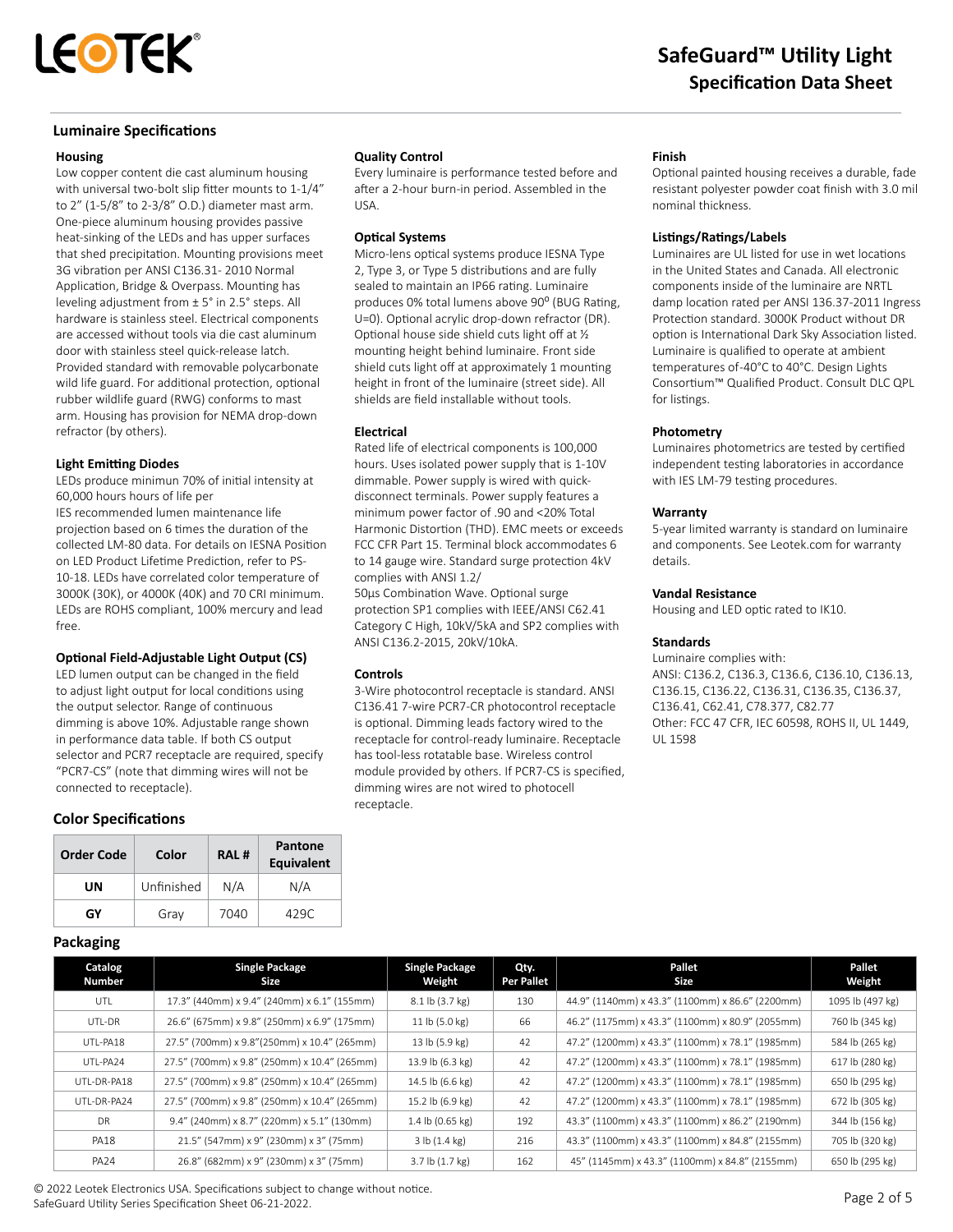

# **Optical Performance**

All data nominal. IES files for all CCTs available at leotek.com.

| 3000K          |                |                       |                                              |                           |                                     |                                                     |  |
|----------------|----------------|-----------------------|----------------------------------------------|---------------------------|-------------------------------------|-----------------------------------------------------|--|
| <b>Product</b> | Output<br>Code | System<br>Wattage (W) | <b>Delivered</b><br>Lumens <sup>1</sup> (Lm) | <b>Efficacy</b><br>(Lm/W) | <b>System Drive</b><br>Current (mA) | <b>Field Adjustable Output</b><br>Range (CS Option) |  |
|                | 030            | 21                    | 3203                                         | 153                       | 205                                 | 5<br>A                                              |  |
|                | 050            | 34                    | 4844                                         | 142                       | 330                                 | 4                                                   |  |
| UTL1           | 055            | 38                    | 5396                                         | 142                       | 370                                 | 3                                                   |  |
|                | 065            | 46                    | 6460                                         | 140                       | 450                                 | 2                                                   |  |
|                | 075            | 54                    | 7471                                         | 138                       | 530                                 | 1<br>w                                              |  |
|                | 030            | 21                    | 3071                                         | 146                       | 205                                 | 5<br>A                                              |  |
|                | 050            | 34                    | 4650                                         | 137                       | 330                                 | 4                                                   |  |
| UTL1 with DR   | 055            | 38                    | 5181                                         | 136                       | 370                                 | 3                                                   |  |
|                | 065            | 46                    | 6204                                         | 135                       | 450                                 | $\overline{2}$                                      |  |
|                | 075            | 54                    | 7177                                         | 133                       | 530                                 | 1<br>w                                              |  |

| 4000K          |                |                       |                                              |                           |                                     |                                                     |  |
|----------------|----------------|-----------------------|----------------------------------------------|---------------------------|-------------------------------------|-----------------------------------------------------|--|
| <b>Product</b> | Output<br>Code | System<br>Wattage (W) | <b>Delivered</b><br>Lumens <sup>1</sup> (Lm) | <b>Efficacy</b><br>(Lm/W) | <b>System Drive</b><br>Current (mA) | <b>Field Adjustable Output</b><br>Range (CS Option) |  |
|                | 035            | 21                    | 3328                                         | 158                       | 205                                 | 5                                                   |  |
|                | 050            | 34                    | 5021                                         | 148                       | 330                                 | 4                                                   |  |
| UTL1           | 055            | 37                    | 5590                                         | 151                       | 370                                 | 3                                                   |  |
|                | 065            | 46                    | 6687                                         | 145                       | 450                                 | $\overline{2}$                                      |  |
|                | 075            | 54                    | 7731                                         | 143                       | 530                                 | 1                                                   |  |
|                | 035            | 21                    | 3150                                         | 150                       | 205                                 | 5<br>А                                              |  |
|                | 050            | 34                    | 4771                                         | 140                       | 330                                 | 4                                                   |  |
| UTL1 with DR   | 055            | 37                    | 5316                                         | 144                       | 370                                 | 3                                                   |  |
|                | 065            | 46                    | 6367                                         | 138                       | 450                                 | $\overline{2}$                                      |  |
|                | 075            | 54                    | 7365                                         | 137                       | 530                                 | w                                                   |  |

Notes:

1 Nominal lumens. Normal tolerance ± 10% due to factors including distribution type, LED bin variance, and ambient temperatures.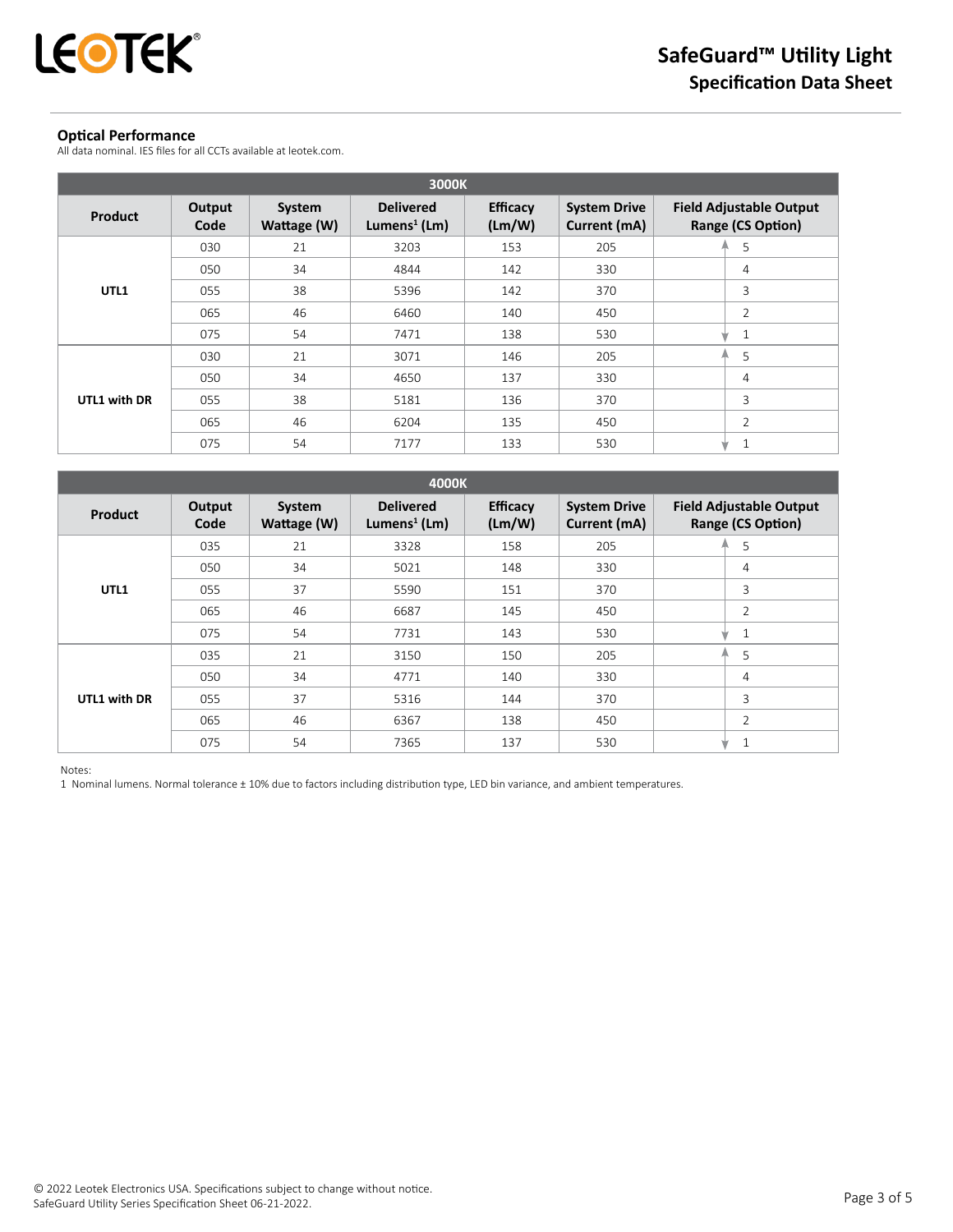

# **Optical Performance**

All data nominal. IES files for all CCTs available at leotek.com.

| 3000K            |                |                       |                                              |                           |                                     |                                                     |  |
|------------------|----------------|-----------------------|----------------------------------------------|---------------------------|-------------------------------------|-----------------------------------------------------|--|
| Product          | Output<br>Code | System<br>Wattage (W) | <b>Delivered</b><br>Lumens <sup>1</sup> (Lm) | <b>Efficacy</b><br>(Lm/W) | <b>System Drive</b><br>Current (mA) | <b>Field Adjustable Output</b><br>Range (CS Option) |  |
| UTL <sub>2</sub> | 80             | 60                    | 7914                                         | 132                       | 575                                 | $\overline{4}$<br>æ,                                |  |
|                  | 85             | 65                    | 8399                                         | 129                       | 615                                 | 3                                                   |  |
|                  | 90             | 69                    | 8780                                         | 127                       | 660                                 | $\overline{2}$                                      |  |
|                  | 95             | 75                    | 9321                                         | 124                       | 700                                 | 1<br>ŵ                                              |  |
|                  | 80             | 60                    | 7427                                         | 124                       | 575                                 | $\overline{4}$<br>А                                 |  |
| UTL2 with DR     | 85             | 65                    | 7768                                         | 120                       | 615                                 | 3                                                   |  |
|                  | 90             | 69                    | 8152                                         | 118                       | 660                                 | $\overline{2}$                                      |  |
|                  | 95             | 75                    | 8493                                         | 113                       | 700                                 |                                                     |  |

| 4000K            |                |                       |                                              |                           |                                     |                                                     |  |
|------------------|----------------|-----------------------|----------------------------------------------|---------------------------|-------------------------------------|-----------------------------------------------------|--|
| <b>Product</b>   | Output<br>Code | System<br>Wattage (W) | <b>Delivered</b><br>Lumens <sup>1</sup> (Lm) | <b>Efficacy</b><br>(Lm/W) | <b>System Drive</b><br>Current (mA) | <b>Field Adjustable Output</b><br>Range (CS Option) |  |
| UTL <sub>2</sub> | 80             | 60                    | 8330                                         | 139                       | 575                                 | 4                                                   |  |
|                  | 85             | 65                    | 8786                                         | 135                       | 615                                 | 3                                                   |  |
|                  | 90             | 67                    | 9016                                         | 135                       | 660                                 | 2                                                   |  |
|                  | 95             | 74                    | 9656                                         | 130                       | 700                                 |                                                     |  |
|                  | 80             | 60                    | 7698                                         | 128                       | 575                                 | $\overline{4}$<br>≞                                 |  |
| UTL2 with DR     | 85             | 65                    | 8119                                         | 125                       | 615                                 | 3                                                   |  |
|                  | 90             | 67                    | 8332                                         | 124                       | 660                                 | $\overline{2}$                                      |  |
|                  | 95             | 74                    | 8923                                         | 121                       | 700                                 |                                                     |  |

Notes:

1 Nominal lumens. Normal tolerance ± 10% due to factors including distribution type, LED bin variance, and ambient temperatures.